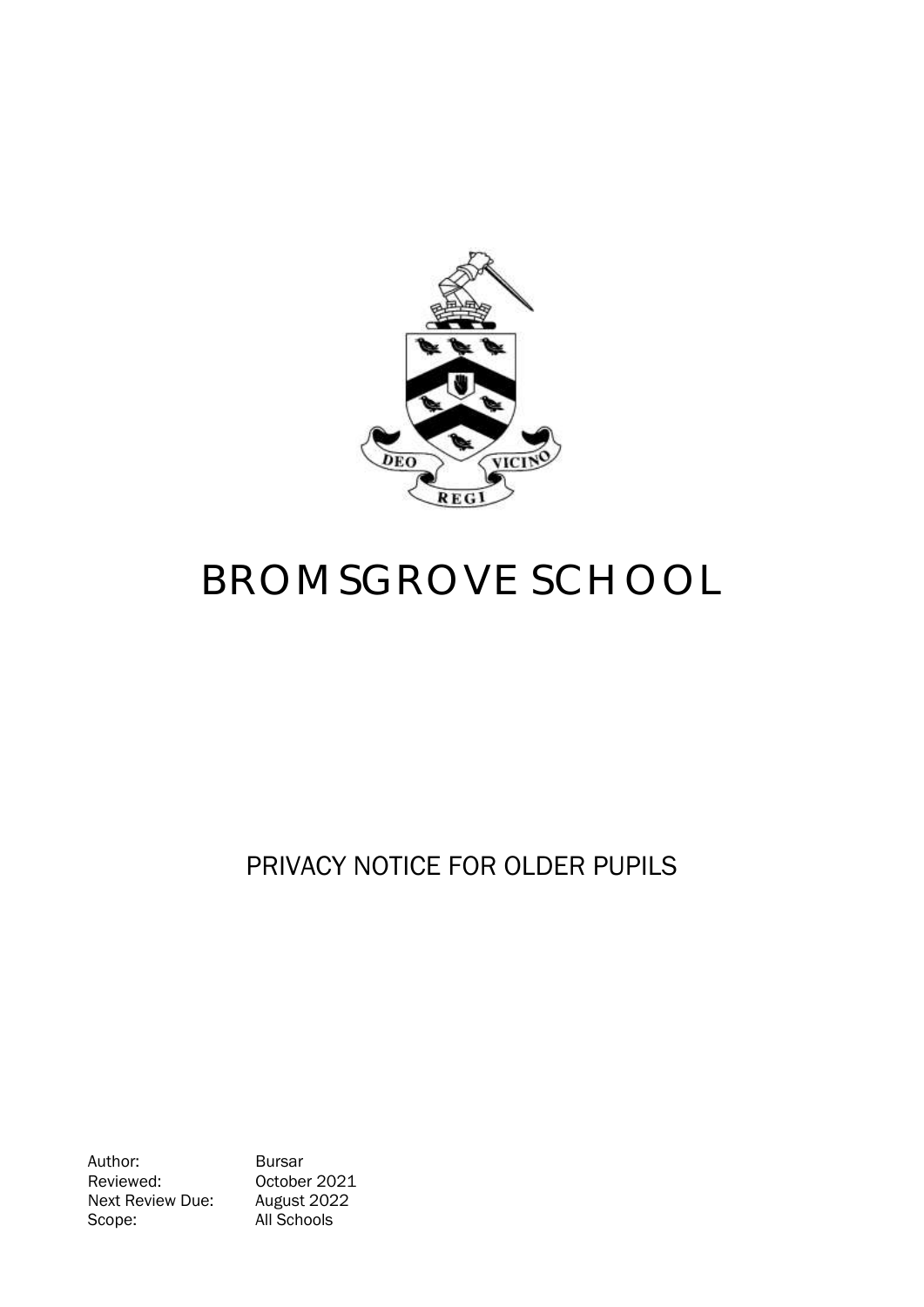# **Introduction**

This notice is to help you understand **how** and **why** we collect your personal information and **what** we do with that information. It also explains the decisions that you can make about your own information.

If you have any questions about this notice please talk to the Senior Master / Mistress (Senior School) or to your form tutor (Prep School/Winterfold).

#### **What is "personal information"?**

Personal information is information that the School holds about you and which identifies you.

This includes information such as your name, date of birth and address as well as things like exam results, medical details, unique pupil number and behaviour records. We will also hold information such as your religion or ethnic group for the purposes of ensuring that we know about any pastoral adjustments such as foods that you do not wish to eat. CCTV, photos and video recordings of you are also personal information.

#### **Our legal bases for using your information**

This section contains information about the legal bases that we are relying on when handling your information as described above.

The two tables below contain a general description of the different legal bases but we have also used a colour code system so that you can see which bases we are relying on for each of the purposes described in paragraphs 1 to 40 below.

#### Legitimate interests (**LI**)

This means that the School is using your information when this is necessary for the School's legitimate interests or someone else's legitimate interests. We won't rely on this basis when your interests and fundamental rights override our legitimate interests. Specifically, the School has a legitimate interest in:

- providing you with an education and making sure that you are behaving properly;
- complying with our agreement with your parents for you to be at the School;
- looking after you, other pupils and our staff (e.g. your teachers);
- keeping the School buildings safe;
- making sure that the School is well managed and that we protect the School's reputation;
- telling people about the School and what we do here e.g. we may use photographs of you in our prospectus, on our website or on our social media;
- ensuring that all relevant legal obligations of the School are complied with (for example in relation to inspections);
- using your information in connection with legal disputes;
- improving the School e.g. to make sure that we are providing you and other pupils with a good schooling experience.

In addition your personal information may be processed for the legitimate interests of others. For example, we may use information about you when investigating a complaint made by one of your fellow pupils.

#### Legal obligation (**LO**)

The School might need to use your information in order to comply with a legal obligation, for example, to report a concern about your wellbeing to Children's Services. We will also have to disclose your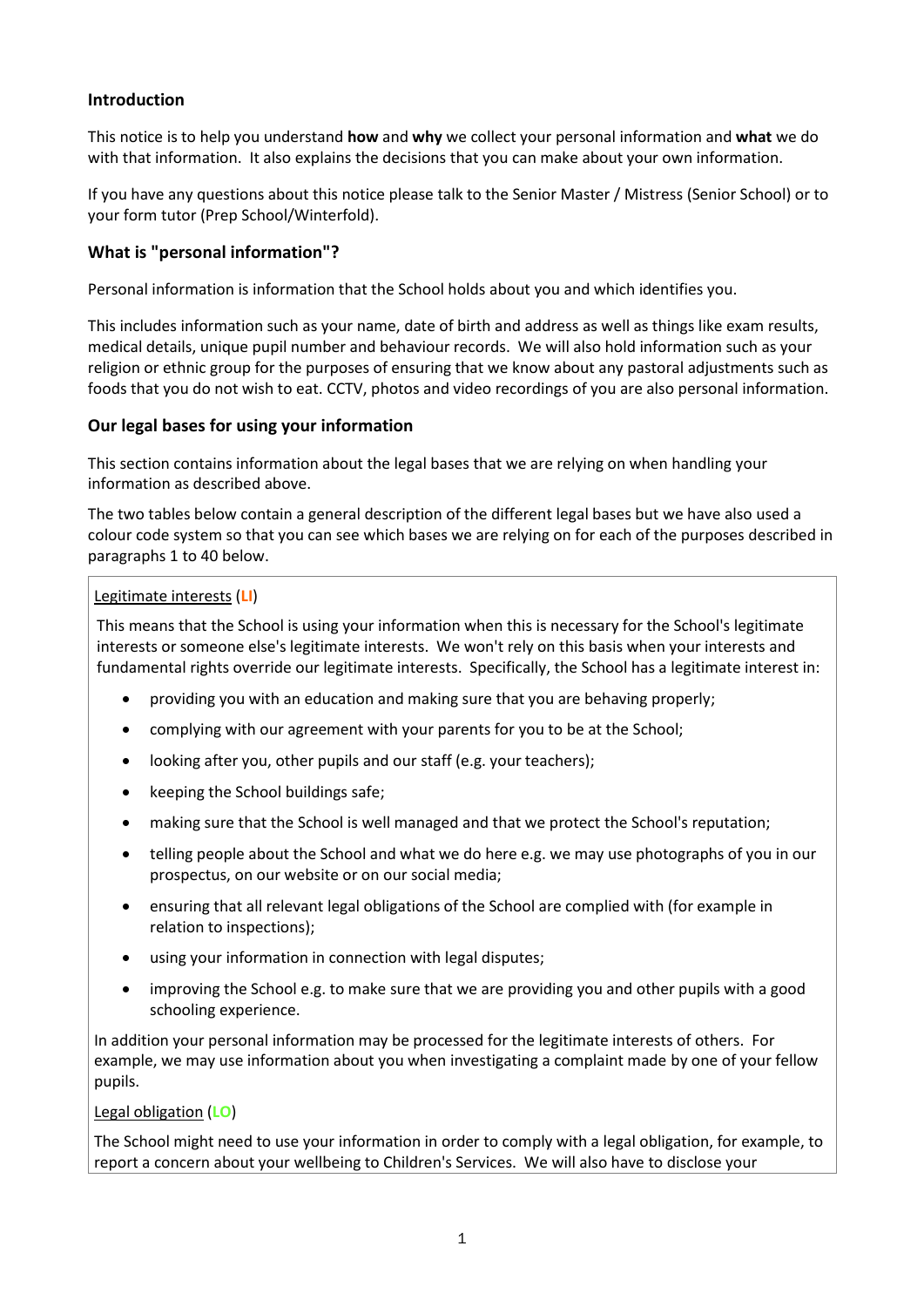information to third parties such as the courts, the local authority, the police or other public bodies where legally obliged to do so.

# Vital interests (**VI**)

In limited circumstances we may use your information to protect your vital interests or the vital interests of someone else (e.g. if you or they are seriously hurt).

Performance of a task carried out in the public interest (or carrying out public tasks) (**PI**)

This applies where what we are doing is for the benefit of people generally. The following are examples of where this applies:

- providing you and others with an education;
- safeguarding and promoting your welfare and the welfare of other pupils;
- facilitating the efficient operation of the School;
- ensuring that we comply with all of our legal obligations.

The School must also comply with an additional condition where it processes special categories of personal information. These special categories include: personal information revealing racial or ethnic origin, political opinions, religious or philosophical beliefs, genetic information, health information, and information about sex life or orientation.

# Substantial public interest (**SPI**)

The School is allowed to use special categories of personal information where doing so is necessary in the substantial public interest. This is similar to "public interest" in the table above. For example, the School will use information about your health to look after you. We may also use other types of special category personal information about you to provide you with an education, to look after you and other pupils or when the School is inspected.

#### Employment and social protection and social security law (**ESP**)

There will be times when the School needs to use your information because we are an employer (e.g. we employ your teachers). The School will also use your information to comply with social protection law (e.g. to look after you) and social security laws. Social protection law is concerned with preventing, managing, and overcoming situations that adversely affect people's wellbeing.

#### Vital interests

In limited circumstances we may use your information to protect your vital interests or the vital interests of someone else (e.g. if you or they are seriously hurt).

#### Legal claims (**LC**)

We are allowed to use your information if this is necessary in relation to legal claims. For example, this allows us to share information with our legal advisors and insurers. This applies whenever sharing special category information is necessary in relation to legal claims.

# Medical purposes (**MP**)

This includes medical treatment and the management of healthcare services.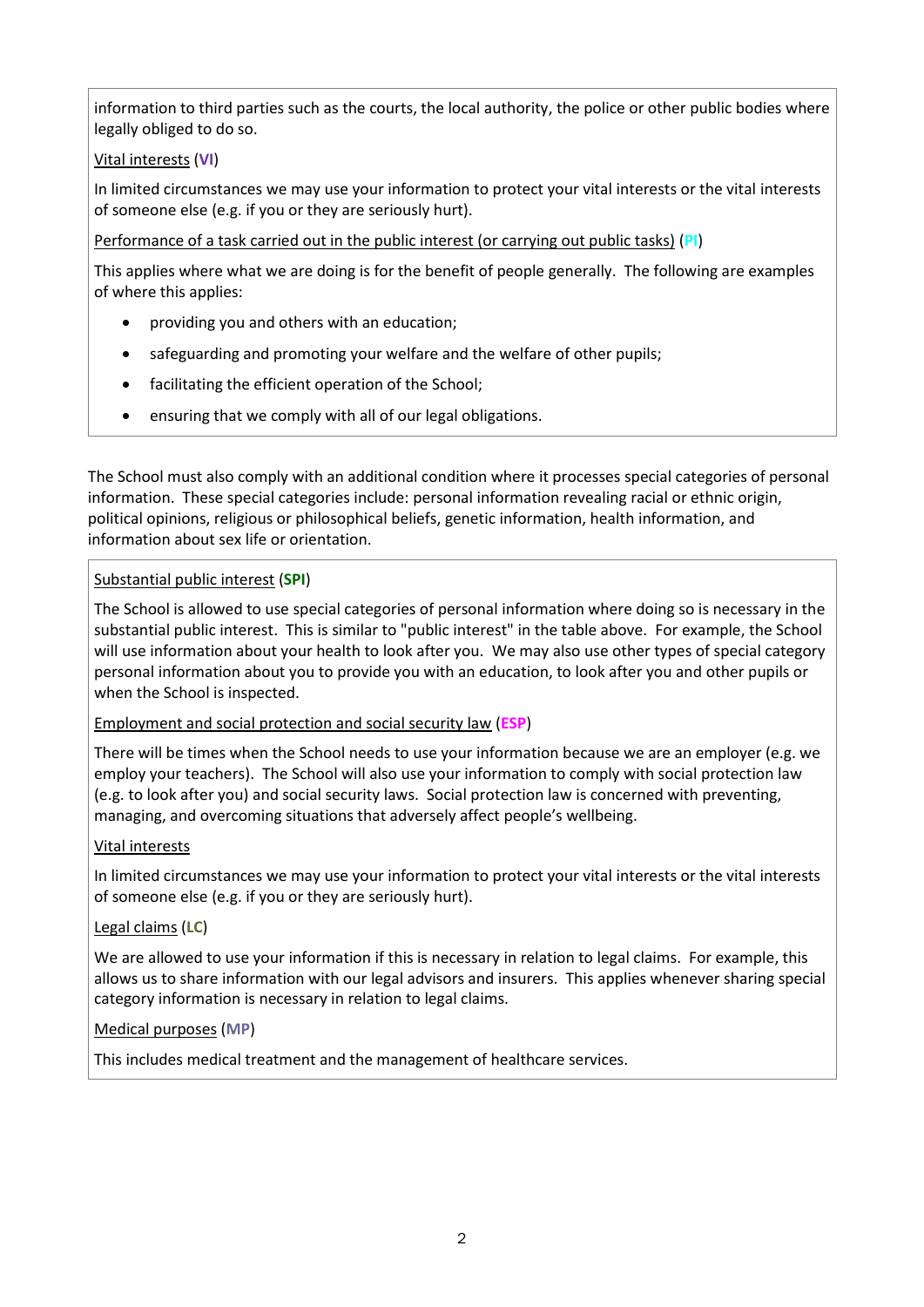#### **How and why does the School collect and use your personal information?**

We set out below examples of the different ways in which we use personal information and where this personal information comes from. The letters highlighted in different colours below refer to the legal bases we are relying on. Please see the section above for an explanation.

- 1. The School's primary reason for using your personal information is to provide you with an education - **LI**, **PI**, **SPI**.
- 2. The School will also use your personal information to safeguard and promote your welfare and the welfare of others (for example, so that we can look after you if you are hurt) - **LI**, **PI**, **SPI, ESP**, **MP**.

Admissions forms give us lots of personal information about you such as your name, contact details, disabilities, any particular difficulties you have with work, hobbies and interests, medical information (such as information about an allergy) and family circumstances. We get information from you, your parents, your teachers and other pupils. Your old school also gives us information about how well you did and any difficulties you had so that we can teach and care for you. Sometimes we get information from your doctors and other professionals where we need this to look after you.

- 3. We will use information about you during the admissions process e.g. when marking your entrance exams and learning more about you from your parents before you join the School. We may let your old school know if you have been offered a place at the School - **LI**, **PI**, **SPI**.
- 4. We need to tell the appropriate teachers if you have a health issue **LI**, **PI**, **SPI**.
- 5. We will need to tell School staff if you have special educational needs or need extra help with some tasks - **LI**, **PI**, **SPI**.
- 6. We will need to share information about you (e.g. about your health and wellbeing) with the School Health Centre, the School doctor and counsellors. We may share your information with the NHS and their contractors for the purposes of making childhood immunisations available to you - **LI**, **PI**, **SPI, ESP**, **MP**.
- 7. If we have information that you suffer from an allergy we will use this information so that we can look after you - **LI**, **PI**, **SPI, VI**, **MP**.
- 8. If we have information that you suffer from a disability we will use information about that disability to provide support - **LI**, **PI**, **SPI, ESP**, and in certain circumstances, **MP**.
- 9. Where appropriate, the School will have information about your religious beliefs and practices, for example, if you do not eat certain foods - **LI**, **PI**, **SPI.**
- 10. We use CCTV to make sure the School site is safe. Images captured of you via CCTV will be your personal information. CCTV is not used in private areas such as changing rooms. Full details are available in the CCTV Policy - **LI**, **LO**, **VI**, **PI**, **SPI**.
- 11. We record your attendance and if you have time away from the School we record the reason(s) why - **LI**, **PI**, **SPI**.
- 12. We will need to report some of your information to the government (e.g. the Department for Education). We will need to tell the local authority that you attend the School, if you leave the School or let them know if we have any concerns about your welfare - **LI**, **LO, PI**, **SPI, ESP**.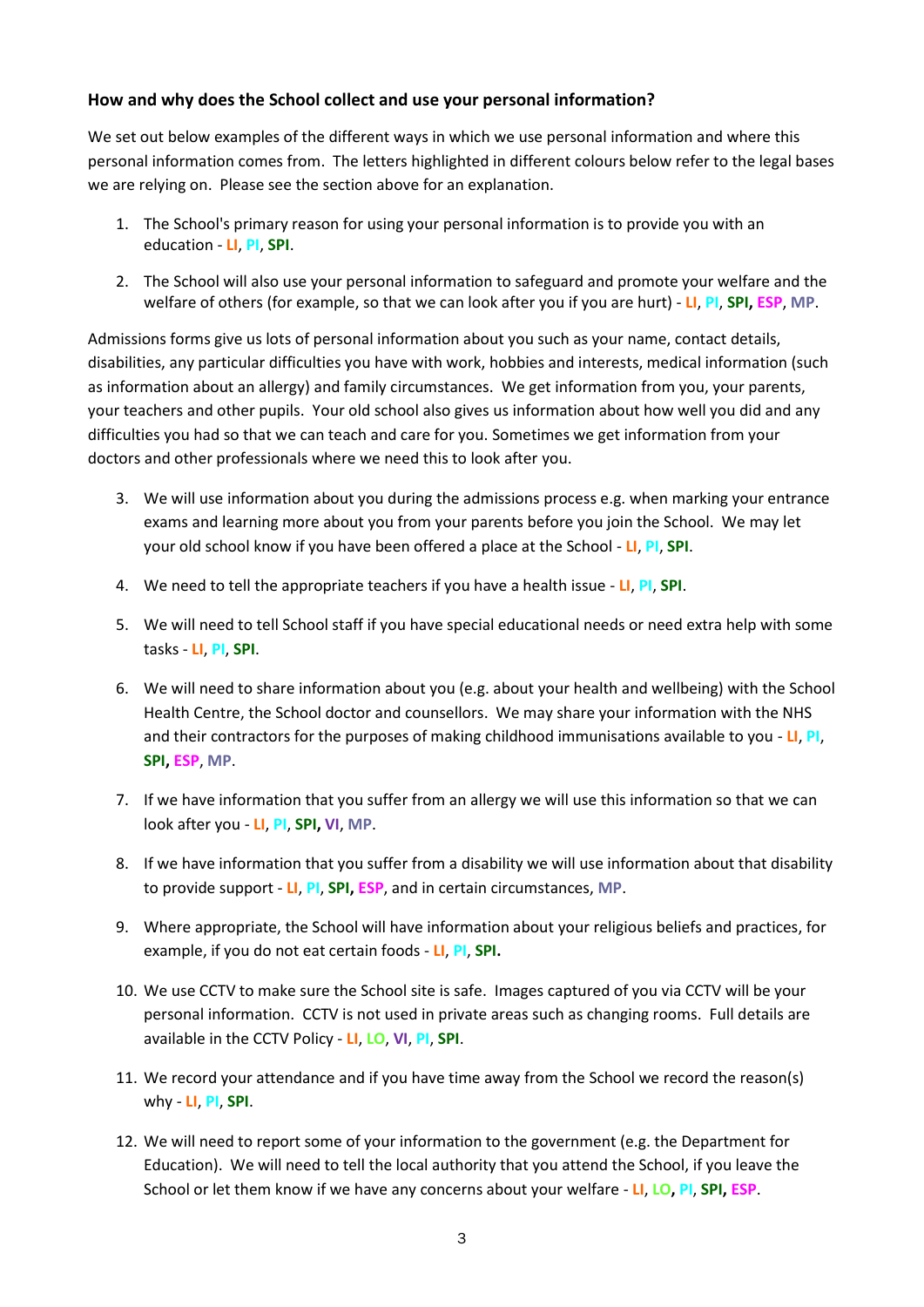- 13. We are legally required to provide the Department for Education with certain information about you and other pupils. Some of this information will be stored on the National Pupil Database. Organisations can request information from the National Pupil Database which includes information about you. But they are only allowed to do this for limited purposes and they must be very careful about how they use your information. More information can be found here [https://www.gov.uk/government/publications/national-pupil-database-user-guide-and-supporting](https://www.gov.uk/government/publications/national-pupil-database-user-guide-and-supporting-information)[information](https://www.gov.uk/government/publications/national-pupil-database-user-guide-and-supporting-information) - **LO**, **SPI.**
- 14. We may need to share information about you with the Health and Safety Executive (a government organisation) if there is a health and safety issue at the School - **LI**, **LO, PI**, **SPI**.
- 15. The School is a charity which means that we may need to share your information with the Charity Commission which checks how we are behaving as a charity - **LI**, **LO, PI**, **SPI.**
- 16. We will need information about any court orders or criminal matters which relate to you. This is so that we can safeguard your welfare and wellbeing and the other pupils at the School - **LI**, **PI**, **SPI.**
- 17. If you are from another country we have to make sure that you have the right to study in the UK. Sometimes the government will ask us to provide information as part of our reporting requirements. In addition to this we have a duty to provide information about you to UK Visas and Immigration who are part of the government - **LI**, **LO, PI**, **SPI.**
- 18. Depending on where you will go when you leave us we will provide your information to other schools, colleges and universities, UCAS or potential employers, also using the School's Futures system. For example, we will share information about your exam results and provide references. If you have special educational needs we will pass this information on to your next educational establishment. - **LI**, **PI**, **SPI.**
- 19. We may pass on information to your next school which they need to look after you, for example, information about any concerns we have had about your welfare - **LI**, **LO, PI**, **SPI, ESP**.
- 20. When you take public examinations (e.g. GCSEs) we will need to share information about you with examination boards, for example, if you require extra time in your exams, evidence of work such as recordings of music pieces or video of an ABRSM online music theory examination - **LI**, **PI**, **SPI.**
- 21. The Learning Records Service (which is part of the government) will give us your unique learning number. We may receive details about you (e.g. your qualifications) from the Learning Records Service - **LI**, **PI**, **SPI.**
- 22. The School is sometimes inspected to make sure that we are continuing to be a good school. We will have to make your information available to the inspectors to help them to carry out their job - **LI**, **LO, PI**, **SPI.**
- 23. If someone makes a complaint about how the School has behaved we may need to use your information to deal with this appropriately, for example, if your parents complain that we have not looked after you properly - **LI**, **PI**, **SPI.**
- 24. The School may share information about you with the local authority for the purpose of the preparation, implementation and/or review of your Statement of Special Educational Needs or Education Health and Care Plan - **LI**, **LO, PI**.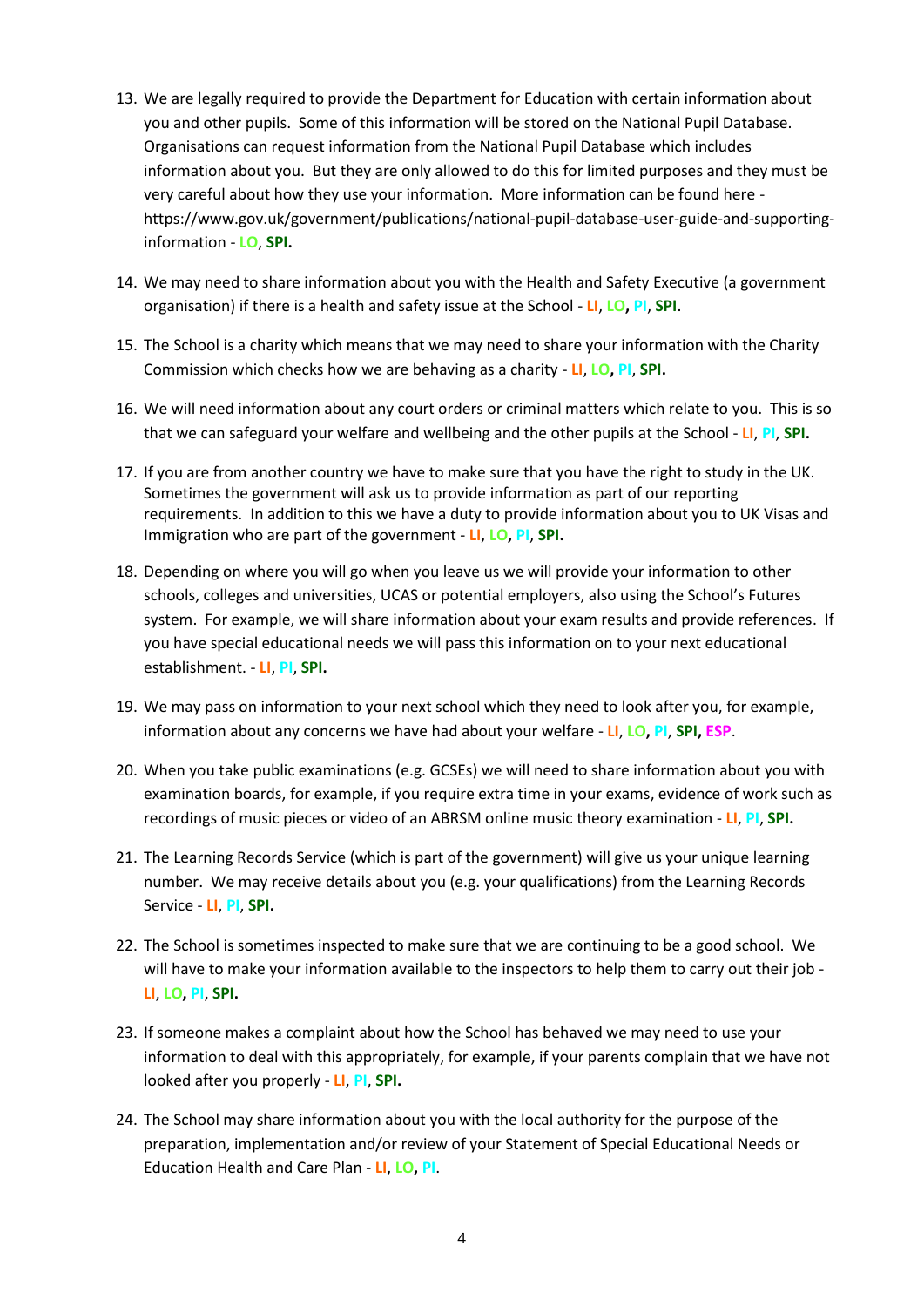- 25. We may need to share information about you with the police or our legal advisers if something goes wrong or to help with an enquiry, for example, if a pupil is injured at School or if there is a burglary - **LI**, **LO, PI**, **SPI, LC**.
- 26. We use consultants, experts and other advisors to assist the School in fulfilling its obligations and to help run the School properly. We will share your information with them if this is relevant to their work - **LI**, **PI**, **SPI.**
- 27. If you have misbehaved in a serious way, we may need to share information with the police or other government law-enforcement bodies and we may need to use information about the action taken by the police - **LI**, **LO, PI**, **SPI, ESP**.
- 28. We may share some information with our insurance company to make sure that we have the insurance cover that we need - **LI**, **PI**, **SPI, LC**.
- 29. Parents who are based outside of the UK will sometimes appoint someone to act on their behalf during the admissions process (an overseas agent). If this applies to you, your parents may provide information to the overseas agent so that he or she can pass this on to the School. We will sometimes share information with the overseas agent, for example, we may send them the letter telling your parents that we are offering you a place so that they can pass this on to your parents - **LI**.
- 30. We will share your academic and (where fair) your behaviour and pastoral records with your parents or education guardian so they can support your schooling - **LI**, **PI**, **SPI**.
- 31. We will monitor your use of email, the internet and mobile electronic devices e.g. iPads. This monitoring is sometimes carried out using computer software. In certain circumstances, we will look at the content of your communications (e.g. emails and text messages). We monitor and look at your use of technology (e.g. your use of your phone) to check that you and other pupils are not misbehaving, are not at risk of harm or for other good reasons. If you would like more information about this you can read the acceptable use of IT and email policy or speak to the Senior Master / Mistress or your form tutor - **LI**, **PI**, **SPI.**
- 32. We will record your name, boarding or day status, your House and if you have been awarded a scholarship or exhibition in the Maroon Book which is published at the start of each year - **LI**.
- 33. We may take photographs or videos of you at School events to use on social media and on the School website. We use social media sites such as Facebook, Twitter, Instagram, YouTube, SmugMug and Planet eStream for showing photographs and videos including live streams of School activities and performances with parents and the wider School community. We also use them to show prospective parents and pupils what we do here and to advertise the School. We may continue to use these photographs and videos after you have left the School - **LI**.
- 34. Sometimes we use photographs and videos for teaching and examination purposes, for example, to record a drama lesson or a sports training session. We record live online lessons for safeguarding purposes and for pupils who were not able to attend. Our distance learning platform logs data relating to the usage of the platform including lesson participation and online chat - **LI**.

If you have concerns about us using photographs or videos of you please speak to the Database Manager.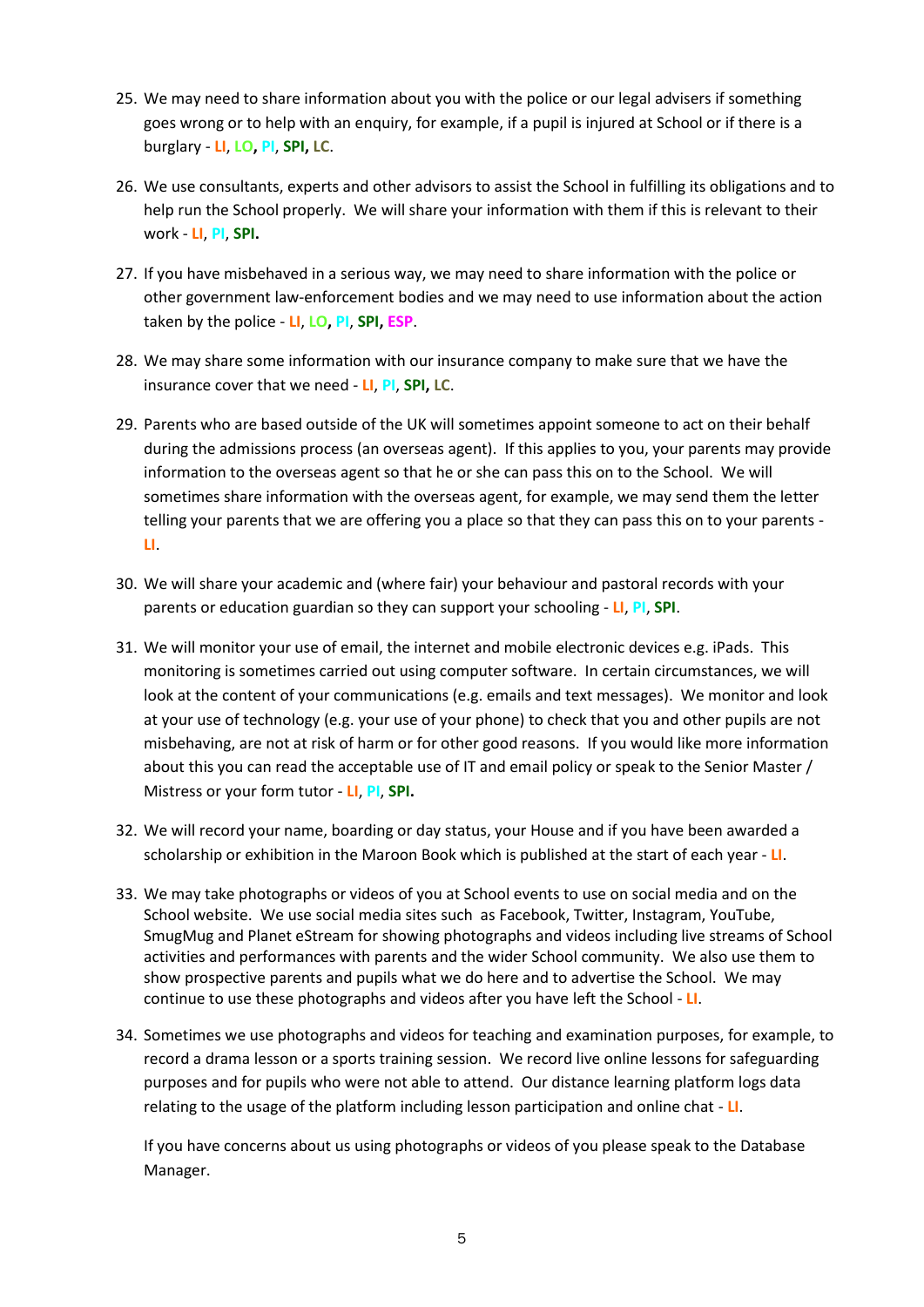- 35. We publish our public exam results, sports fixtures and other news on the website and put articles and photographs in the local news to tell people about what we have been doing - **LI**.
- 36. When you leave the School, we will transfer your personal details onto the InTouch Bromsgrovians Connected Alumni Database, which is operated by the School. Alumni are then offered the opportunity to logon and use the various functions should they so wish. This is so we can stay in touch with you but we won't pass your information on to any third parties unless we have a good reason for doing so. If you would prefer that we do not put your details on the database please contact the Bursar - **LI**.
- 37. When you leave the School, we may include your personal details in the leavers' book which includes leavers' photographs. Your name may also be included on leavers' clothing - **LI**.
- 38. The School must make sure that our computer network is working well and is secure. This may involve information about you, for example, our anti-virus software might scan files containing information about you - **LI**.
- 39. We can keep information about you for a very long time or even indefinitely if we need this for historical, research or statistical purposes, for example, if we consider the information might be useful if someone wanted to write a book about the School - **LI**.
- 40. We may make use of an outside activity or service provider, such as an external sports coach or school photography company, and will share your information with the provider and obtain information from them after you have engaged in activities. We may share your information with trainee teachers working in the School - **LI**.

We will only share your information with other people and organisations when we have a good reason to do so. In exceptional circumstances we may need to share it more widely than we would normally.

We sometimes use contractors to handle personal information on our behalf. The following are examples:

- NS Optimum, our IT consultants who might access information about you when checking the security of our IT network; and
- we use third party "cloud computing" services to store some information rather than the information being stored on hard drives located on the School site. Examples include Microsoft Office 365, SmugMug, SurveyMonkey and Parents Evening System (School Cloud Systems Ltd).

If you have any questions about any of the above, please speak to the Senior Master / Mistress or your form tutor.

#### **Criminal offence information**

In exceptional circumstances, we may use information about criminal convictions or offences. We will only do this where the law allows us to. This will usually be where such processing is necessary to carry out our obligations, to exercise our rights or to look after our pupils.

#### **More than one basis**

As you will see from the information above, in some cases we will rely on more than one basis for a particular use of your information.

In addition, we may move from one of the legal bases listed above to another as circumstances change. For example, if we become are really worried about your wellbeing, we may start to rely on "legal obligation"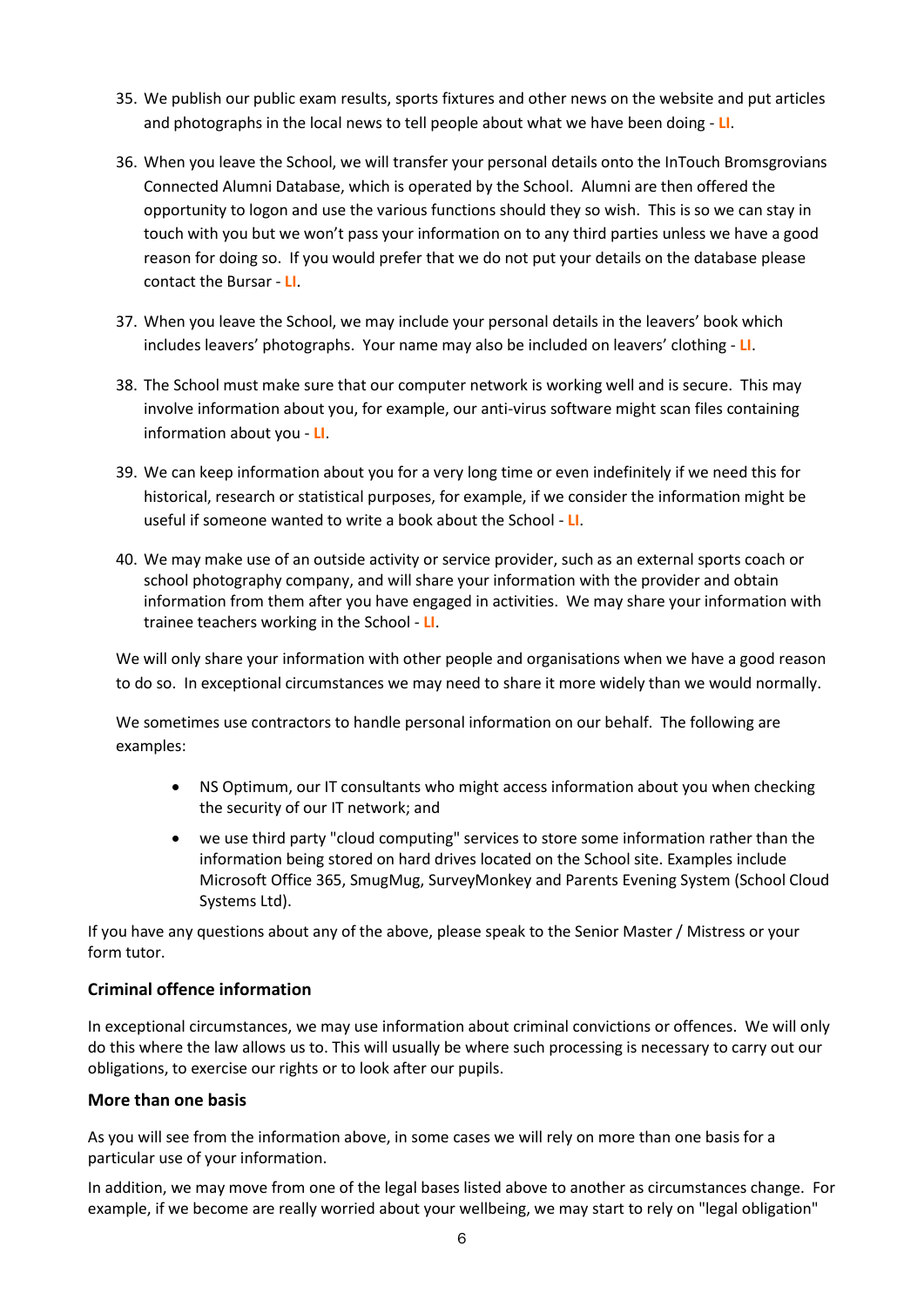to share personal information with the local authority in addition to the other legal bases which are noted for looking after you.

# **Consent**

We may ask for your consent to use your information in certain ways as an alternative to relying on any of the bases in the table above. For example, we may ask for your consent before taking or using some photographs and videos if the photograph or video is more intrusive and we cannot rely on legitimate interests. If we ask for your consent to use your personal information you can take back this consent at any time.

Any use of your information before you withdraw your consent remains valid. Please speak to the Senior Master / Mistress or your form tutor if you would like to withdraw any consent that you have given.

#### **Sending information to other countries**

In certain circumstances, we will send your information to countries which do not have the same level of protection for personal information as there is in the UK. For example, we may:

- store your information on cloud computer storage based overseas;
- we may share information with overseas pupils, their parents and with their overseas educational agents;
- share information with overseas educational trip agents.

The European Commission has produced a list of countries which have adequate data protection rules. The list can be found here: https://ec.europa.eu/info/law/law-topic/data-protection/data-transfers-outsideeu/adequacy-protection-personal-data-non-eu-countries\_en

If the country that we are sending your information to is not on the list, or is not a country within the EEA (which means the European Union, Liechtenstein, Norway and Iceland), then it might not have the same level of protection for personal information as there is in the UK.

We will provide you with details about the safeguards which we have in place outside of this privacy notice. If you have any questions about the safeguards that are in place please contact the Bursar.

#### **For how long do we keep your information?**

We keep your information for as long as we need to in order to educate and look after you. We will keep some information after you have left the School, for example, so that we can find out what happened if you make a complaint.

In exceptional circumstances we may keep your information for a longer time than usual, but we would only do so if we had a good reason and only if we are allowed to do so under data protection law.

Please see our Information and Records Retention Policy for more detailed information. Please ask the Bursar for a copy of this policy if you wish to see it.

#### **What decisions can you make about your information?**

Data protection legislation gives you a number of rights regarding your information. Your rights are as follows:

- **Rectification**: if information the School holds about you is incorrect you can ask us to correct it.
- **Access**: you can also ask what information we hold about you and be provided with a copy. This is commonly known as making a subject access request. We will also give you extra information, such